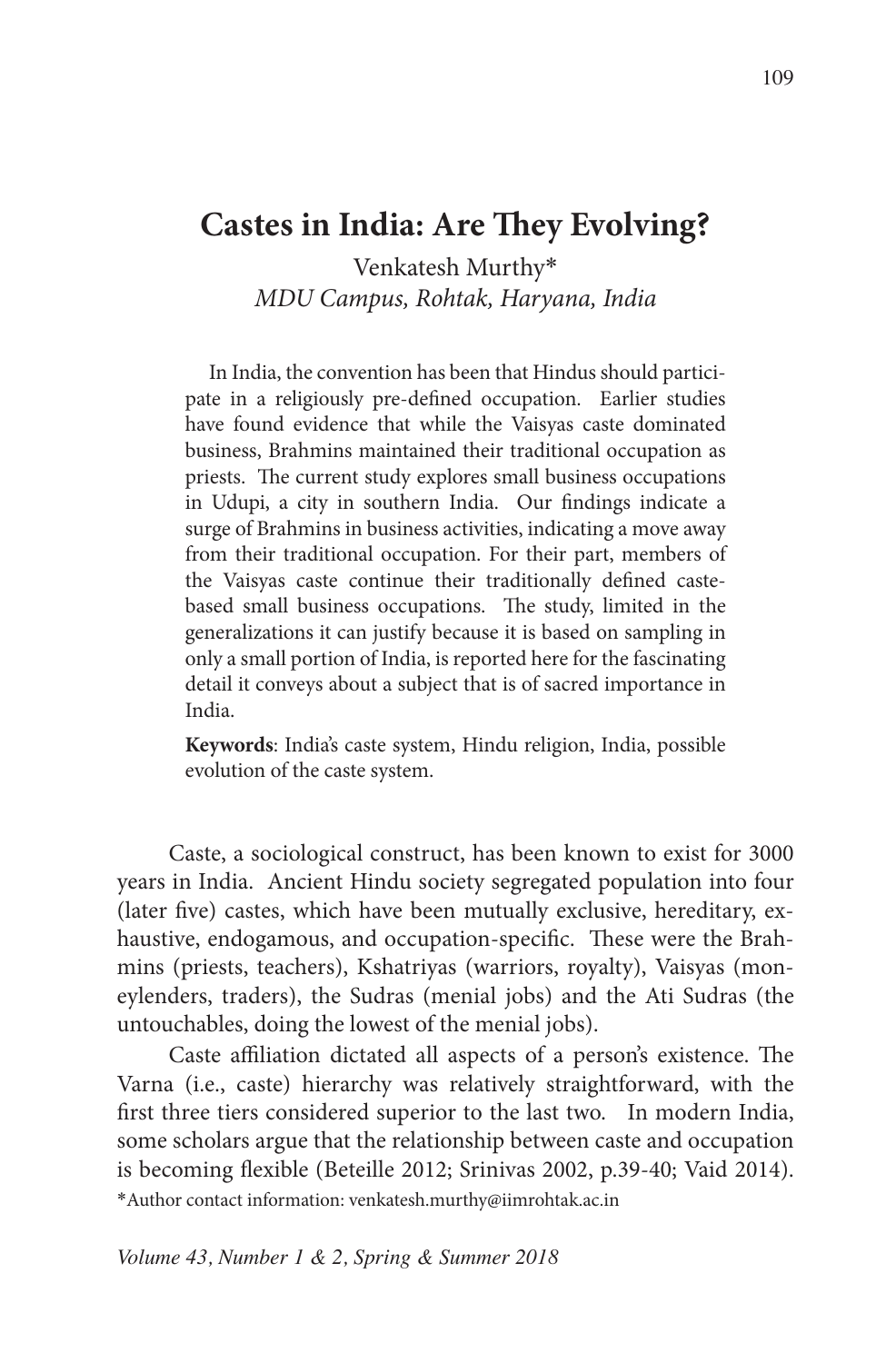On the contrary, some argue that the older system continues to be rigid and is here to stay (Desai 1971; Kumar et al. 2002; Srinivas 2002, p.39; Beteille 2012). As noted by Desai, "agriculture labourers remain largely agricultural labourers, or carpenters become carpenters in a factory or weavers become weavers in textile mills" (1971 p.1095). Even in early 21st century villages and small cities, caste-based occupations appeared inflexible (Carlsson et al. 2009).

Notwithstanding some change, occupations remain mostly caste driven (Olcott 1944), including in small business. A community whose traditional occupation is business and trade may discourage its young people from seeking employment elsewhere, and create an environment to divert their attention to get them engaged in the family business (Driver 1962; Dutta 1997 p.91). There is also an immense pressure from the same-caste members to establish a business of their own (Dutta, 1997 p.91). Thus, caste works as an institution (Dirks 2011 p.3) and persuades individuals to follow their family roots.

Caste-driven occupation was evident in a study conducted by R. G. Fox in the small town of Tezibazar, Uttar Pradesh, India, in 1967. Fox found that Vaishyas dominated small business, and that Brahmins were mostly engaged as Paurohitya (priests), and their visibility in business in was negligible ( Desai 1971).

The question arises whether similar patterns continue in India today. Fox had conducted his study in a northern India, we chose to study a city of similar size in the south of India; the city was Udupi in the state of Karnataka. Business in Udipi consisted mostly of small retail and wholesale shops, and it soon became clear that in Udipi business was no longer the exclusive domain of Vaishyas: Although caste still largely dictates how people of the other castes choose their occupations, Brahmans were going into small business..

Udupi is an historically prominent city. Because it has many Hindu temples and Matts (monasteries), it has been called '"the temple city of South India (Bhatt and Gopal 2006 p.370). It is also the birthplace of one of the Hindu religious cults, the Dvaita (dualistic) school of Philosophy, the founding father of which was Madhvacharya (1238–1317). With its religious fervour, the city has attracted tourists from all over the world. Today, the city comprises various small business shops in retail, wholesale, and small-scale manufacturing (CSO 2008). Udupi should ideally offer a case of strict adherence to traditional norms.

However, it has essentially "modern" schools and a growing number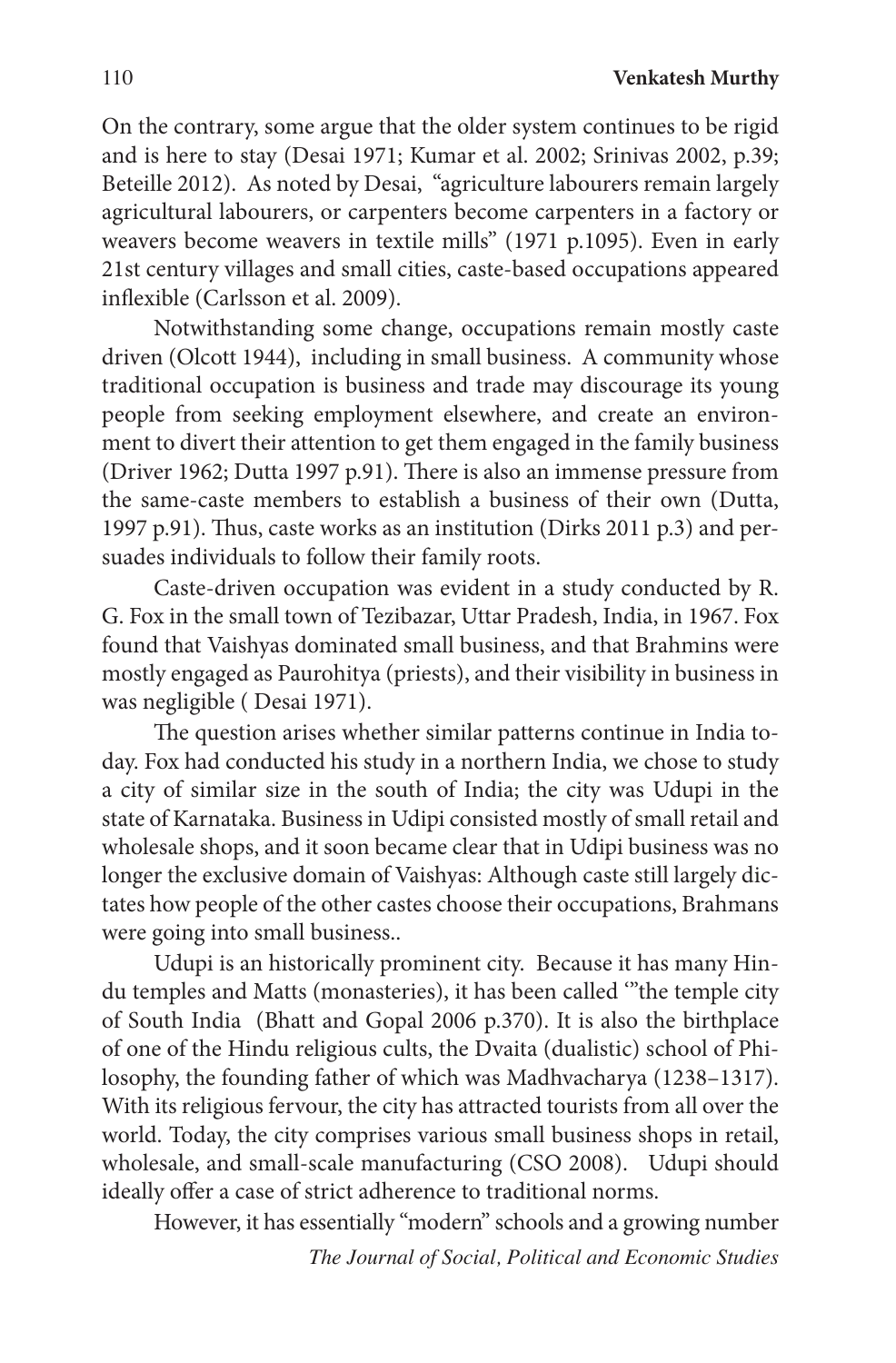of light industrial ventures (MSME-Development Institute 2013). It also hosts large-scale businesses in both private and public domains. Udupi exports cashew kernels, plastic, fishing nets, fishmeal, oil, and frozen fish. The city houses 187 commercial banks, 15 rural banks, and 34 cooperative banks that include two large nationalised banks; i.e., Corporation Bank and the Syndicate Bank. Moreover, Udupi has witnessed a surge in the growth of service sector industries, mainly related to communication, real estate, housing, hotels and restaurants (Government of Karnataka 2008). The city has proximity to other cities such as Kasaragod, Mangalore, Goa, and Mumbai.

The city's population was 125,350, and its literacy rate 93.89% (Census 2011), which is higher than that of large cities such as Nagpur (93.13%), Pune (91.61%), Chennai (90.33%) and Bangalore (87.67%) (Census 2011). This may partly explain the rising business interest in Udupi. Ninety-six percent of the people in Udupi had full-time employment (Government of Karnataka 2008).

Udupi has 35 municipal wards. For our study, we chose two significant wards, Shiribidu and Tenkapete, located in the centre of the city. These wards are the hubs of small business, and contain 2210 businesses that have more than 180 kinds of activities, mainly retail and wholesale. Shiribidu and Tenkapete were easily selected because people in them were very mobile and active from the business viewpoint. They involve a congregation of business activities, where multiple businesses share the same wall. In some instances, the same wall is shared by two rival businesses. We obtained the data on Shiribidu and Tenkapete's through the ledgers of the Udupi Municipal Corporation between 1st March 2010 and 8th March 2010.

We collected data showing the pattern of caste ownership. Eventually, we collected 230 samples, and conducted in-depth interviews with 24 small business owners who belonged to four caste groups (Viswakarma, Brahmin, Bandhari, and Padmashali). These four were selected because their members were known to indulge diligently in their traditional occupations.

Among the Hindu communities (there are some parts of the population who are not Hindu), the Brahmins own 35 percent of the businesses in Udupi, followed by the Kshatriyas (17%). This is a major shift from Fox's findings in northern India in 1967. In Udupi years later, Brahmins are steering the business wheel. Perhaps occupation such as trade has become a rising trend for Brahmins.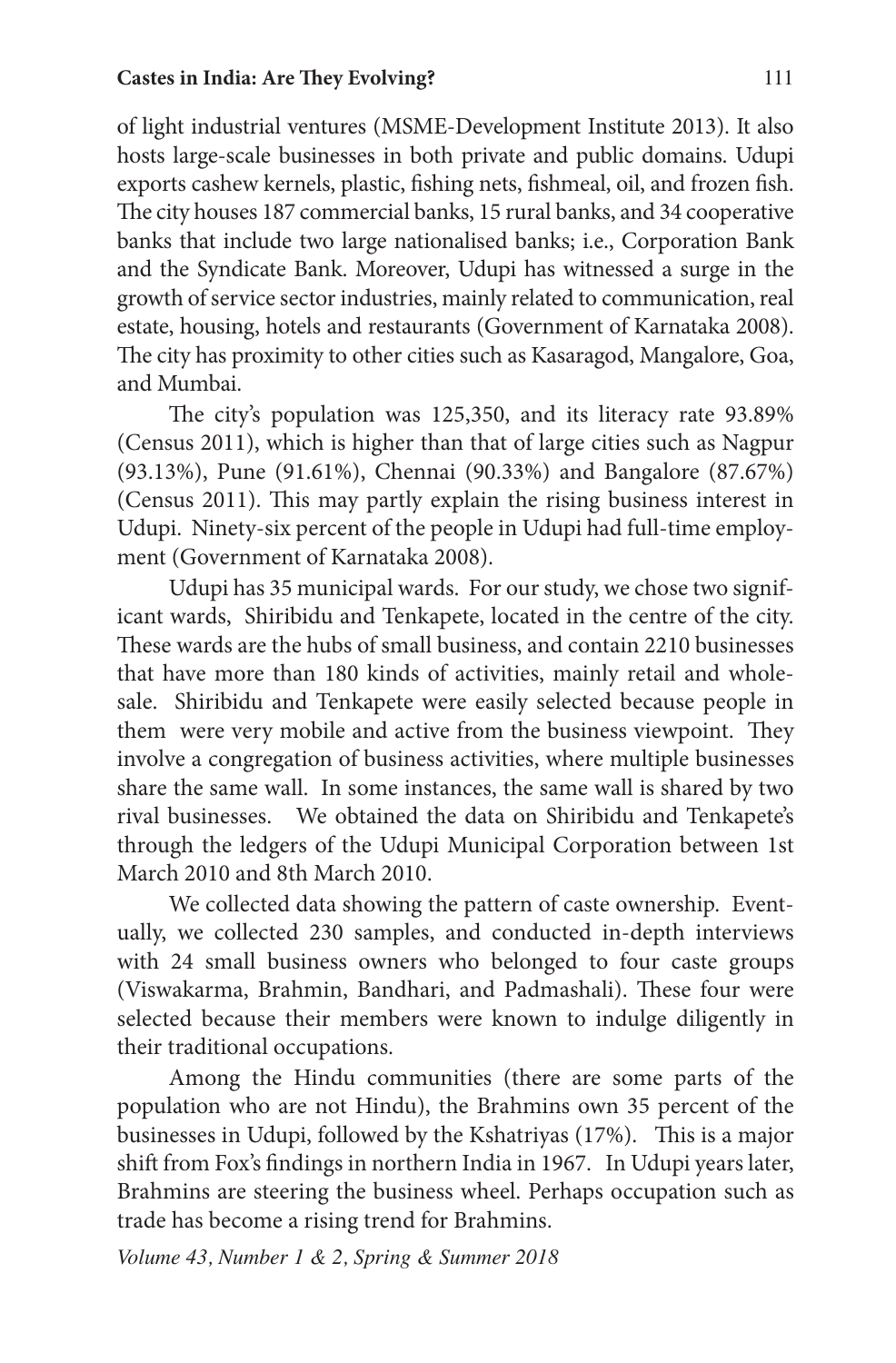| SL. NO      |                                      | <b>CASTE GROUP</b>                                     | % DISTRIBUTION |
|-------------|--------------------------------------|--------------------------------------------------------|----------------|
| 1           | caste<br>Religion<br>groups<br>Hindu | <b>Brahmin ("Superior Varna")</b>                      | 35             |
| $\mathbf 2$ |                                      | Bunt (Kshatriya - "the second<br>most superior Varna") | 17             |
| 3           |                                      | <b>Billava (Of the Other Backward</b><br>Classes, OBC) | 9              |
| 6           |                                      | Viswakarma (OBC)                                       | 5              |
| 7           |                                      | Mogaveera (OBC)                                        | 4              |
| 8           |                                      | <b>Bandhari (OBC)</b>                                  | 3              |
| 9           |                                      | <b>Other Hindus</b>                                    | 13             |
| Sub-total   |                                      |                                                        | 86%            |
|             | <b>DeiHind</b><br>groups             | <b>Christian</b>                                       | 7              |
|             |                                      | <b>Muslim</b>                                          | 7              |
| Sub-total   |                                      |                                                        | 14             |
| Total       |                                      |                                                        | 100            |

# **TABLE 1: CASTE WISE CLASSIFICATION OF SMALL BUSINESS OWNERSHIP IN UDUPI (N=230)**

#### **Source: primary data**

The Brahmin community owned 26 percent of the business premises, which was the highest percentage for any group in Udupi. Hindu religious institutions known as Matts (monasteries) own 12 percent of the total business landscape in the city. As against the traditionally assigned roles of teaching religious scripts, and guiding their religious group on various matters concerning rituals, birth, death, reincarnation, Matts have entered the business space by converting parts of their land into commercial space. It is perhaps part of their self-sustenance strategy.

As we have seen, Brahmins have gone outside their traditional occupation. Have other caste groups done the same? We conducted indepth interviews to find out, and those showed that for non-Brahmins caste and occupation meant the same. Caste dictated the nature of their occupation. For those interviewed, their participation in a small business occupation was not a self-made choice. Instead, it was all about the person's family's legacy, because the family had been involved in the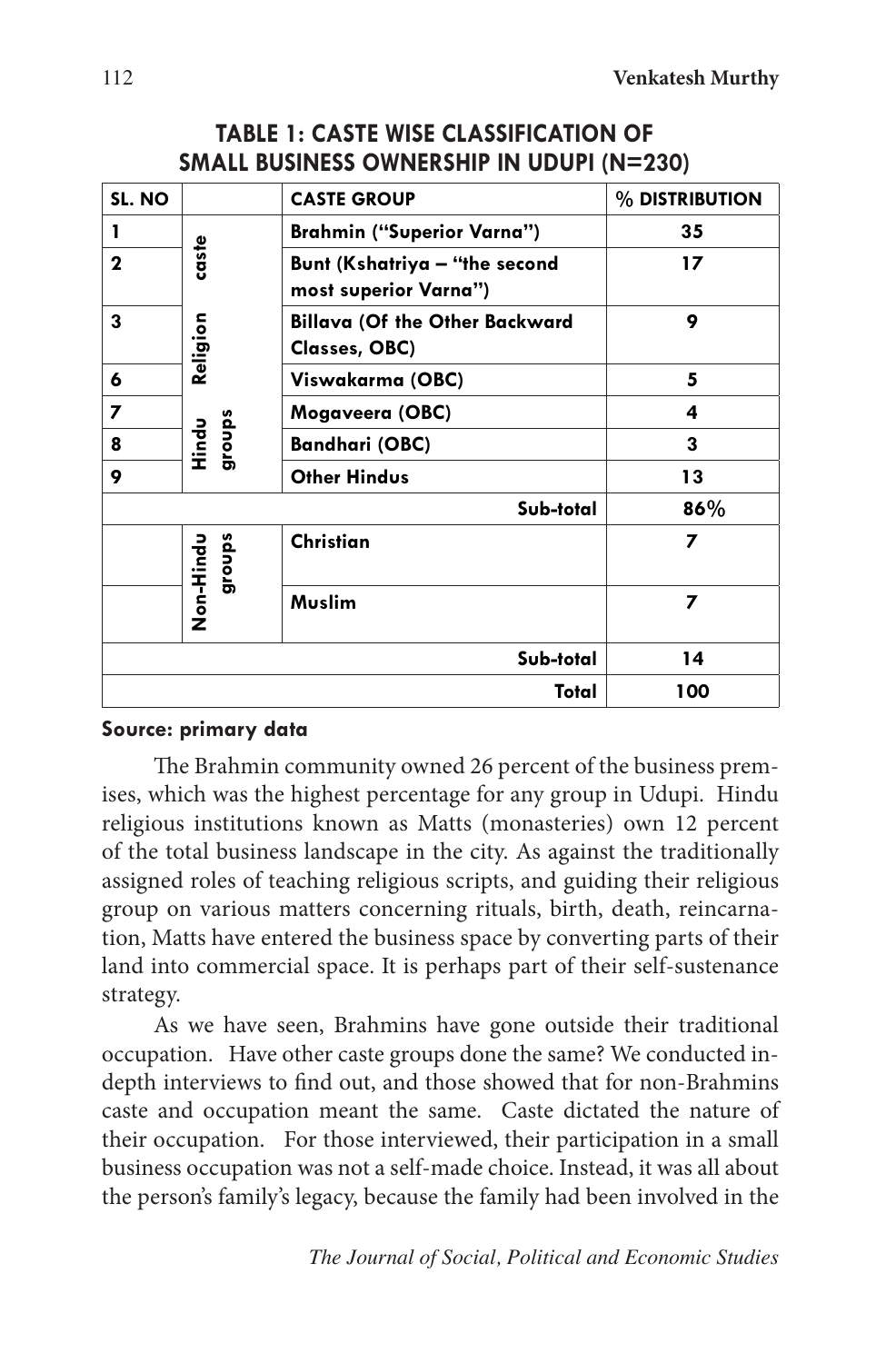same work for generations. An institution like caste is so powerful that it imposes a feeling of being part of a legacy in which there is a close parallel between caste and occupation.

In the following narrative from an interview, the respondent seemed indifferent about his current occupation.

A barber (Bandhari): I am into this business because this has been our caste work. The Society also expects us to do this job because our caste members have been doing this (hair dress salon) job for the past years. I do not have anything else to say as to why I came into this business. It is clear to me that if I am in this business today, it is because of the caste (to which) I belong.

In a response similar to the barber's, a goldsmith attributed his/her reason to one of the dominant notions, Karma (duty). As per the Karma philosophy, an individual's occupation in the present life is inherited based on the previous life. To an extent, the individual seemed contented with whatever s/he has. In a way, individuals figure out a reason of their own whenever encountered with questions about why they are doing what they are doing.

A goldsmith (Viswakarma): For the past four generations, we have been in the occupation of making jewellery. This is our karma. We have to do whatever our destiny has given us.

Caste often operates as a compelling factor in causing youths to follow the roots of their lineage by adhering to the occupational 'legacy' of the family. Relatives and members of the caste have a bearing on the youths' choices and make them chose their family's caste-based occupation.

Another goldsmith: Somewhere mid-way, I wanted to give up on my family business and do something else, but it seemed almost impossible because our family well-wishers from our caste, who are now suppliers of inputs to our shop, had a say in my decision. Consultation and counselling from various people compelled me to continue in my family's business.

Caste groups create a structure that is almost similar to a business cartel to keep other caste groups at bay. In the case of small businesses and their owners, an artificial attempt to create a cartel is not necessary, as there is a socially knitted cartel in the form of caste groups. Often, each caste group attempts to safeguard the interest of its group. Further, castebased social cartels act as a barrier to entry and exit for new caste groups.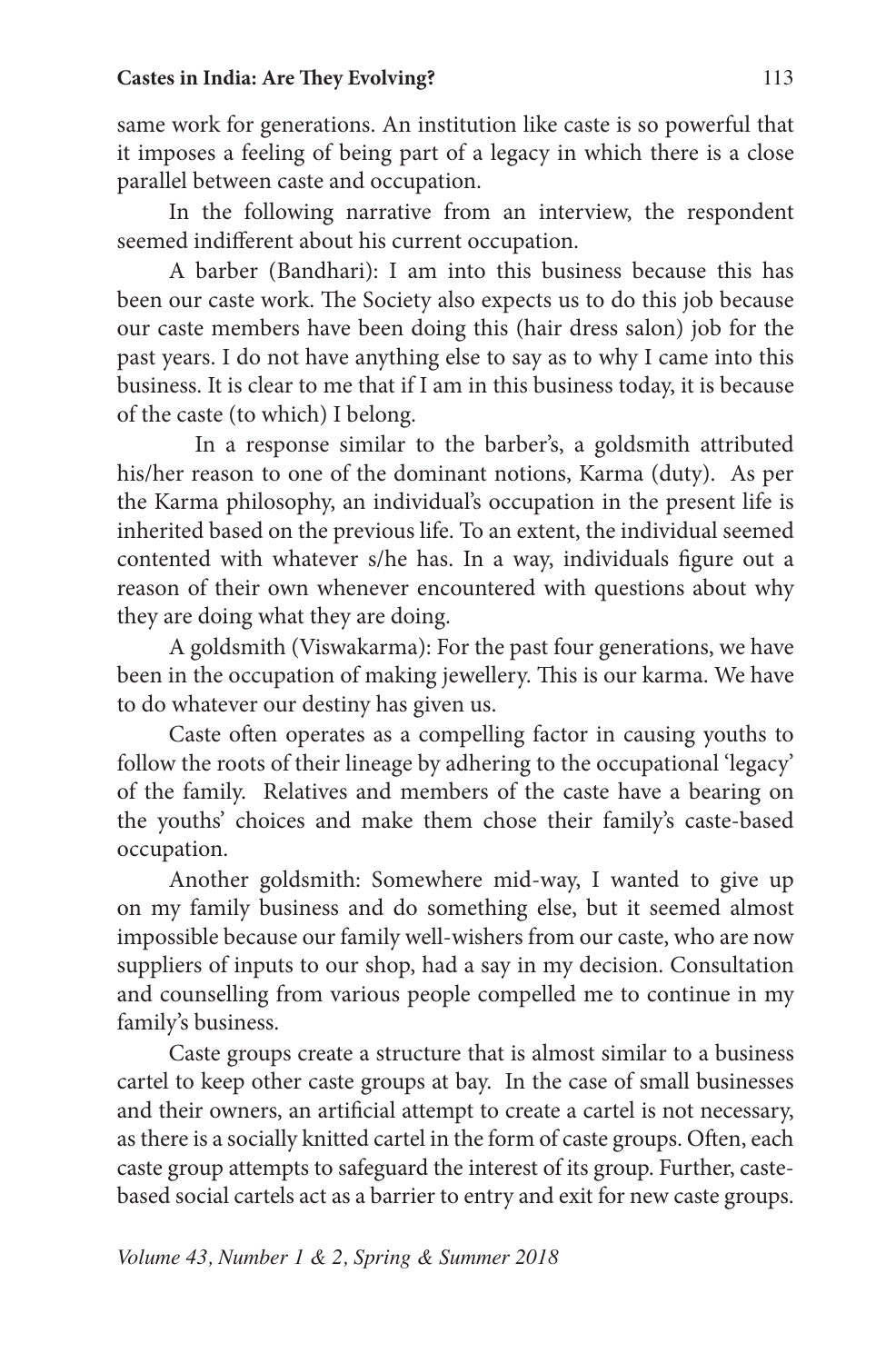A barber (Bandhari): We buy all our necessary products from a shop1 that belongs to our community person. This is one of the ways we ensure our community member's occupation is also well protected. It is not that this is the only shop with all varieties of products in one place. However, as a community, it is essential for us to remain intact to nullify a possibility of another caste member's entry into this occupation. If at all some other caste person enters the business, it is almost sure that he/ she would not sustain for a long time.

Besides generating a 'social business cartel', caste-based businesses pass the knowledge from one generation to the next. As is evident in the narrative, the members of each family tend to believe that they have a greater mastery over their work than their competitors because the occupation has been 'held' by their community for centuries.

A cloth weaver (Padmashali): Traditionally, ours is a weaver's family. All my family elders were did this job. By default, I became part of this work. As a weaver's family, we have proficiency in weaving. We know cloth better than anyone else does. That is why we continued to do this weaving and cloth selling work.

Contrary to what we have just seen, Brahmin respondents have often moved into commerce, selling products through small businesses while forgoing their traditional occupation of priesthood. From the following interview, it appears that the new generation of Brahmins seems to have often abandoned their traditional occupation in favour of commerce.

Musical instrument seller (Brahmin): My predecessors in the family have always been priests in one of the temples in the city (Udupi). Besides priesthood, my family members perform various religious rituals (naming ceremony, marriage, and death rituals). I somehow could not think that the old priesthood career would make me any better in the society. Therefore, I chose to move into a business activity. I do not really think I am compromising on my traditionally prescribed duties. Life is about survival and leading a happy life. As long as I get it from what I do, I am OK with it. Who really cares about what my tradition commands me to do?

Are the Brahmins, who are currently into business activity, caught in a duality of a traditional and modern set of occupations? There may not be a direct answer to this question. A form of silent rebellion can be seen in them, as they cannot accept the traditional norm that birth dictates the occupation of an individual. From the standard of conventions,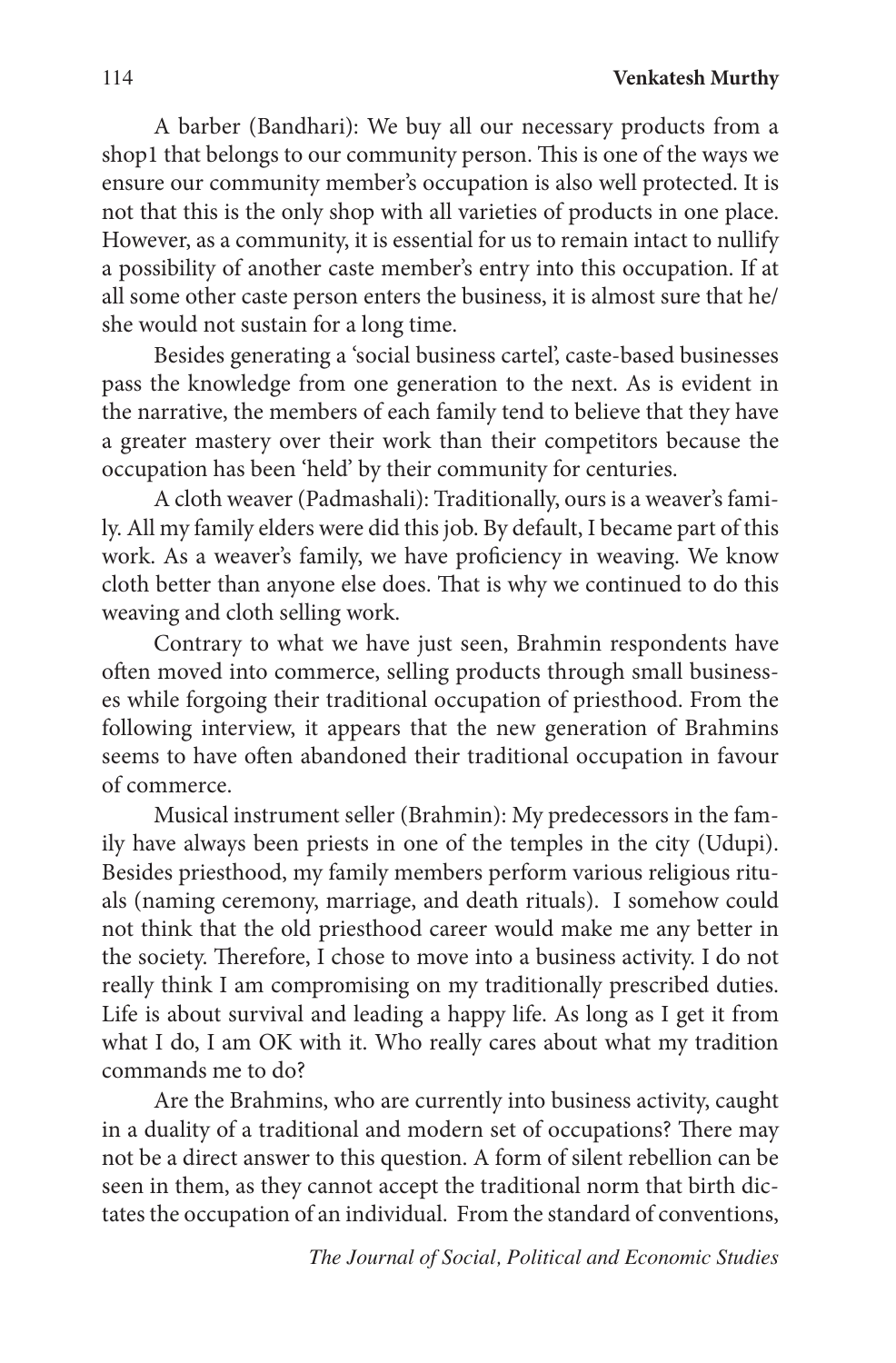this is a remarkable change of tone in the discourse of caste, identity and occupation. Often, Brahmins were perceived to be those who kept the norms of religion intact. If they are breaking the norms, is it a beginning of the end of caste and birth-based occupation?

Restaurant owner (Brahmin): I do not know what is right or wrong. As long as I perform my puja (prayers) to God at home, I do not think; I will have to do anything different either by performing puja in the temple or participating in ritual ceremonies. God is a sarvantaryami (omnipresent), he/she knows whether I am doing the right thing. My simple philosophy is to do my duty to the best and leave the rest of the matter to God. Just because I am born in a Brahmin family, I do not have to do what is traditionally assigned to us. We are free to choose what we want.

At the same time, a few "backward caste groups" continue to possess faith in their family or caste-centric occupations. However, several of them have drifted from traditionally pre-defined occupations. For example, respondents from the Viswakarma (goldsmith) community had ventured in automobile selling, glass and plywood, and Ayurveda medicines as against their traditional occupation of jewellery design. Similarly, Bandhari (barber) communities switched over to new business occupations in tailoring, cloth selling, and watch repair.

### **Conclusion**

In the past, the upper caste and peasant class perceived the business class (mostly the Vaishyas) as having limited prestige in the caste and occupational hierarchy, because the business class supposedly engaged in unfair means (Dutta 1997 p.91). On the contrary, people belonging to the business class perceived the other castes as having limited prestige, because other caste groups seemed economically less powerful.

It is believed that the Brahmins were the ones who preached the caste-based labour division and directed the Hindu community to follow the doctrine of Karma by embracing the concept of caste-specific occupation to attain Moksha (salvation). Today, however, they are the ones who are conveniently switching from their traditional occupations. This is significant opens the possibility for all the communities to look beyond the constraints of Karma, because the proponents of Karma have themselves set an example by bidding adieu to their own traditionally defined occupation.

The famed Hindu scholar and Srinivas (1972) coined a term, 'Sanskritization,' to represent the dominant social movement in India until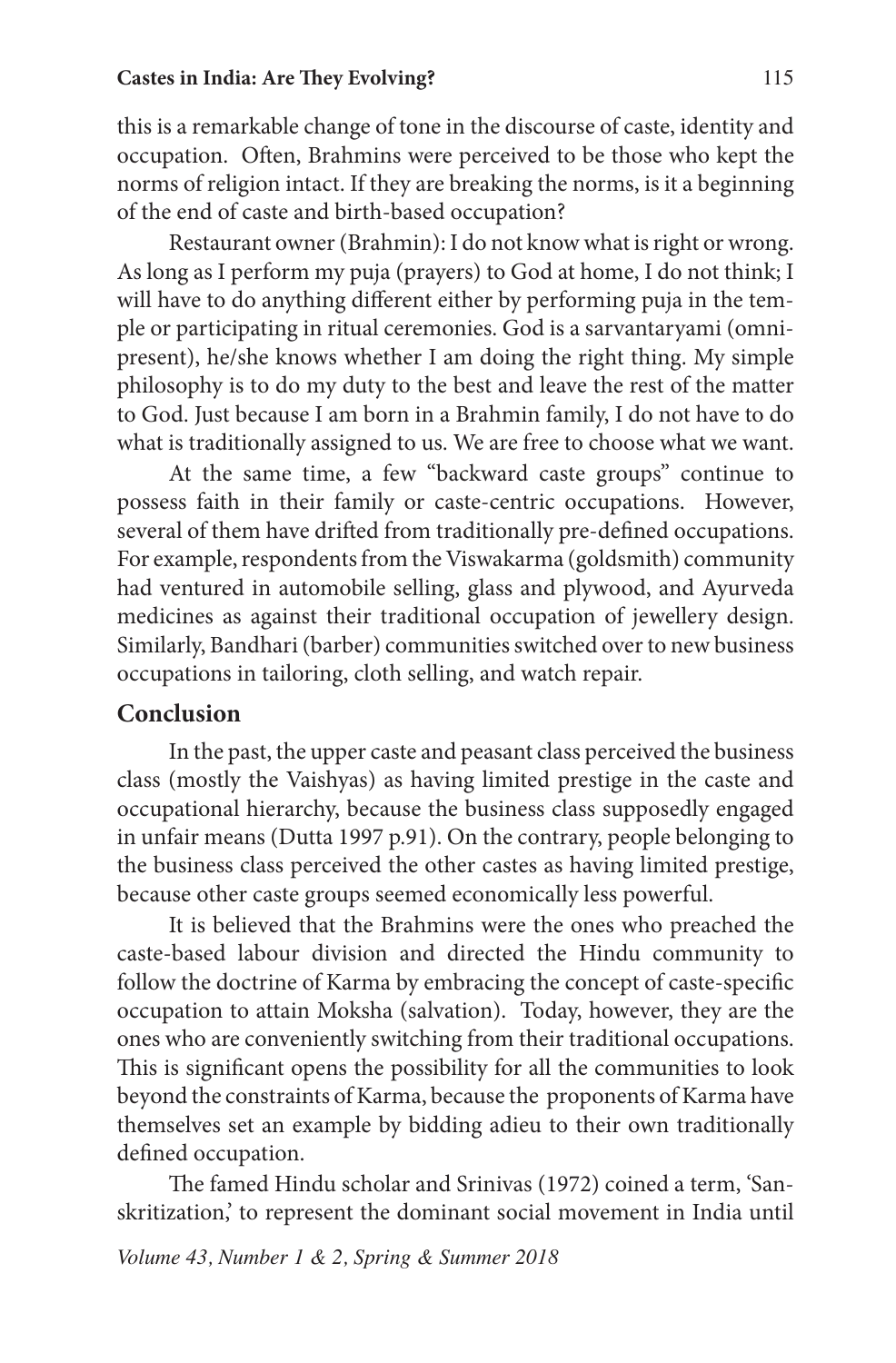the end of 20th century. The concept refers to the upward mobility of people. For instance, Dalits, Tribes and other lower caste people mimic the practices of higher Hindu castes in an endeavour to gain a higher status in the caste hierarchy. The trends in the present study, however, run contrary to what Srinivas articulated. An upper caste group such as Brahmin is looking downwardly to mimic the practices of Vaisyas, who are a rank lower than Brahmins in the Varna hierarchy. It shows that the patterns in modern India are undergoing a profound transformation as against the trends observed in the 20th century.

The present study is limited, as it could not capture the views of those who followed traditionally defined occupations within a Brahmin community and those who defied traditional occupations amongst the lower castes. Future studies can attempt to capture both the segments in detail and figure out the breadth and width of the issues. It would also be worthwhile to study whether other communities have ventured into what was the exclusive 'holding' (ritual performance of the Brahmanical community.

# **References**

Berreman, G. D. (1962). Caste and Economy in the Himalayas. Economic Development and Cultural Change, 10(4), 386–394.

Beteille, A. (2007). Classes and Communities. Economic and Political Weekly, 42(11), 945–952.

Beteille, A. (2012). The Peculiar Tenacity of Caste. Economic and Political Weekly, 47(13), 41–48.

Bhatt, S., & Gopal, K. B. (2006). Land and People of Indian states and territories. Delhi: Kalpaz publications.

Bhowmik, S. K. (2009). India: Labor Sociology Searching for a Direction. Work and Occupations, 36(2), 126–144.

Carland, J. W., Hoy, F., Boulton, W. R., & Carland, J. A. C. (1984). Differentiating entrepreneurs from small business owners: A conceptualization. The Academy of management review, 9(2), 354–359.

Carlsson, F., Gupta, G., & Stenman, J. (2009). Keeping up with the Vaishyas? Caste and relative standing in India. Oxford Economic Papers, 61(1), 52–73.

Census. (2011). Census 2011. Census India 2011. http://www. census2011.co.in/ Accessed on 10th October 2017.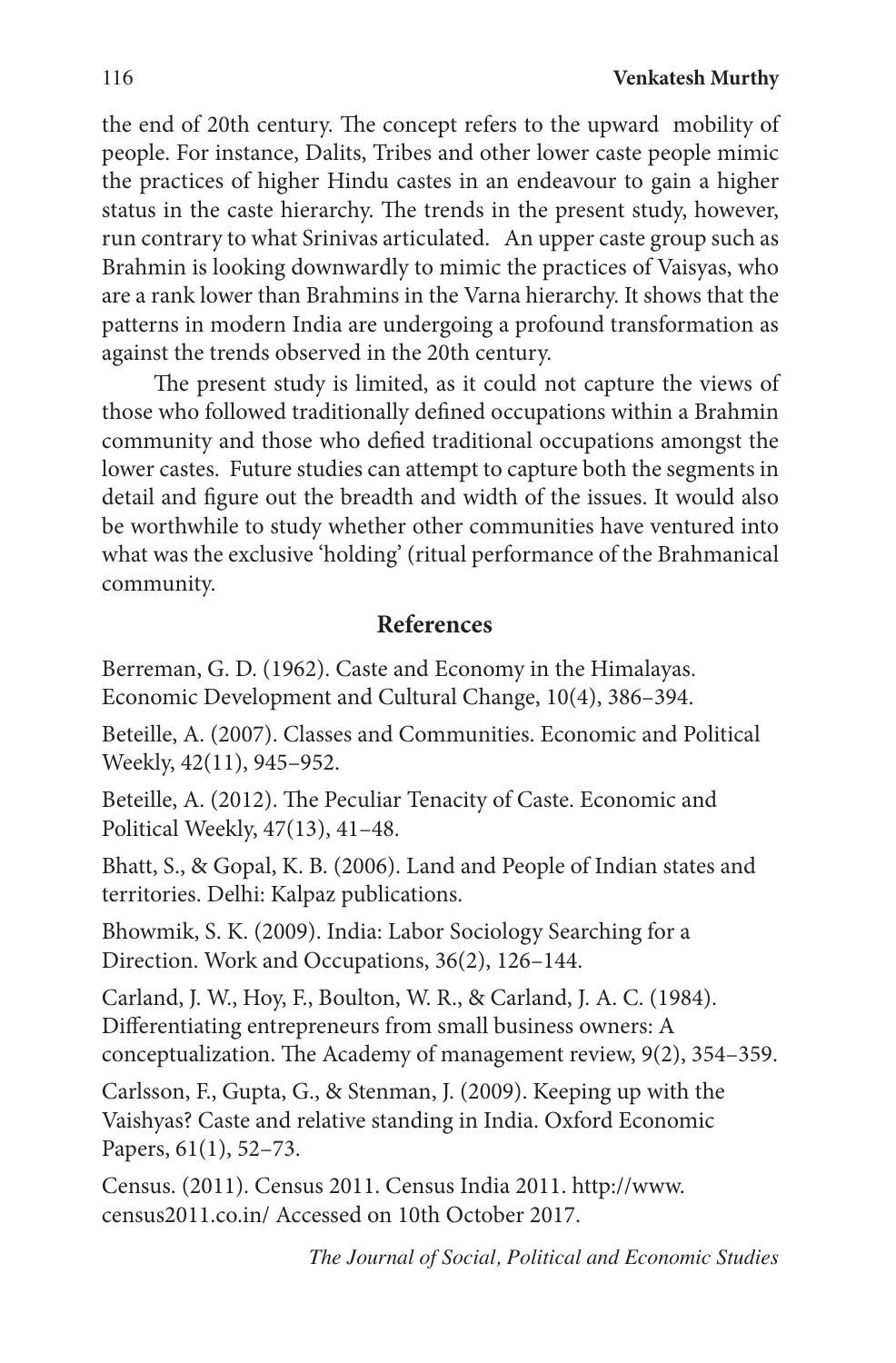### **Castes in India: Are They Evolving?** 117

CSO. (2008). National Industrial Classification (All Economic Activities). New Delhi.

D'Amboise, G., & Muldowney, M. (1988). Management Theory for Small Business: Attempts and Requirements. The Academy of Management Review, 13(2), 226–240.

Desai, I. (1971). Understanding Occupational Change in India. Economic And Political Weekly, 6(22), 1094–1098.

Desai, S., & Dubey, A. (2011). Caste in 21st Century India: Competing Narratives. Economic & Political Weekly, 46(11), 40–49.

Deshpande, A. (2000). Does caste still define disparity? A look at inequality in Kerala, India. The American Economic Review, 90(2), 322–325.

Dirks, N. B. (2011). Castes of Mind: Colonialism and the Making of Modern India. New Jersey: Princeton University Press.

Driver, E. D. (1962). Caste and Occupational Structure in Central India. Social Forces, 41(1), 26–31.

Dutta, S. (1997). Family Business in India. New Delhi: Response Books.

Eisenhardt, K. M. (1989). Building Theories from Case Study Research. The Academy of Management Review, 14(4), 532.

Fleuret, A., & Fleuret, P. (1980). Quantitative Methods and the Analysis of Social Change: A Case Study. Journal of Anthropological Research, 36(2), 231–244.

Fox, R. G. (1967). Family, Caste, And Commerce In A North Indian Market Town. Economic Development and Cultural Change, 15(3), 297–314.

Ghani, E., Kerr, W., & O'connell, S. (2014). Spatial determinants of entrepreneurship in India. Regional Studies, 48(6), 1071–1089.

Government of Karnataka. (2008). Udupi District: Human Development Report 2008. Bangalore. http://zpudupi.com/human development.pdf Accessed on 15th January 2017.

Government of India. (2005). Economic Census: all India report. New Delhi. http://mospi.gov.in/index\_6june08.htm Accessed on 15th January 2017.

Gundlach, G. T., & Cannon, J. P. (2010). "Trust but verify "? The performance implications of verification strategies in trusting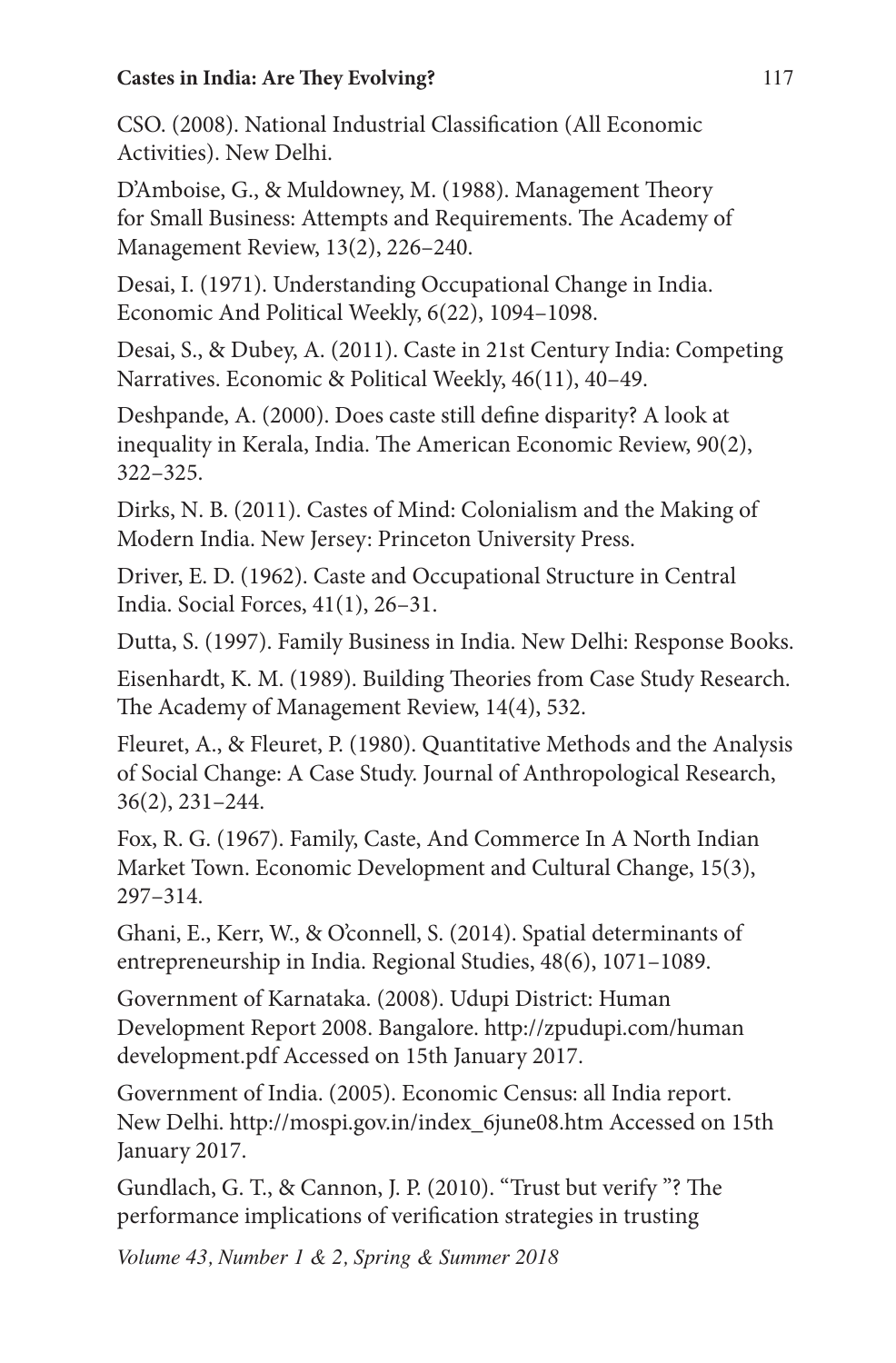relationships. Journal of the Academy of Marketing Science, 38(4), 399–417.

Hesse-Biber, S. (2010). Qualitative Approaches to Mixed Methods Practice. Qualitative Inquiry, 16(6), 455–468.

Keep, W. W., Hollander, S. C., & Dickinson, R. (1998). Forces Impinging on Long-Term Business-to-Business Relationships in the United States: An Historical Perspective. Journal of Marketing, 62(2), 31–45.

Kumar, S., Heath, A., & Heath, O. (2002). Changing Patterns of Social Mobility: Some Trends over Time. Economic and Political Weekly, 37(40), 4091–4096.

Lamb, H. B. (1955). The Indian Business Communities and the Evolution of an Industrialist Class. Pacific Affairs, 28(2), 101–116.

McMahon, S. (2007). Understanding community-specific rape myths: Exploring student-athlete culture. Affilia: Journal of Women and Social Work, 22(4), 357–370.

Morris, M. H., Allen, J. a., Kuratko, D. F., & Brannon, D. (2010). Experiencing Family Business Creation: Differences Between Founders, Nonfamily Managers, and Founders of Nonfamily Firms. Entrepreneurship Theory and Practice, 34(6), 1057–1084.

MSME-Development Institute. (2013). Brief Industrial Profile of Udupi District. Udupi. http://dcmsme.gov.in/dips/Udupi Dist - Final.pdf Accessed on 10th October 2017.

Municipality-Udupi. (n.d.). Industry/business licensing documents-Vol. No. II, Vol. No. III: west side, Vol. No. XIII, Vol. No. IX, and Vol. No. XI. Accessed on 1st March 2010 to 8th March 2010 at Municipal corporation office in Udupi, Karnataka. Udupi.

Olcott, M. (1944). The Caste System of India. American Sociological Review, 9(6), 648–657.

Rao, T. D., & Khanna, R. (2015). Business practices of Indian cement industry: an evidence of possible cartelization. Economics, Management and Financial Markets, 10(4), 47–60.

Ritchie, J., Lewis, J., Gilliam, E., Tennant, R., & Rahim, N. (2014). Designing and Selecting Samples. In J. Ritchie, J. Lewis, Carol McNaughton Nicholls, & R. Ormston (Eds.), Qualitative Research